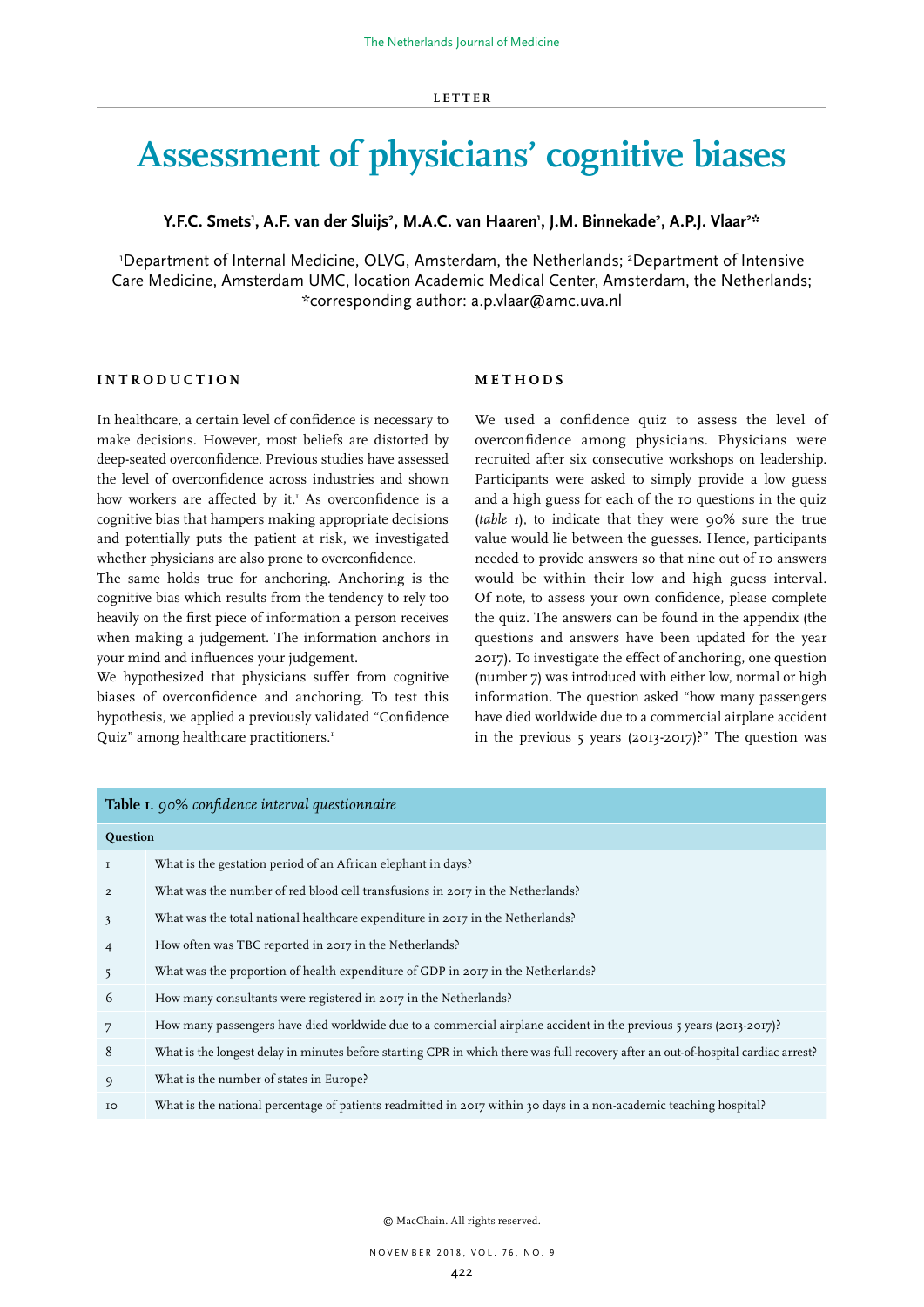introduced with option A (high anchoring): "On March 8th 2014 239 passengers died in the crash of flight Malaysia Airlines"; or B (normal anchoring): "On December 28th 2014 162 passengers died in the crash of AirAsia"; or C (low anchoring): "On February 16th 2014 18 passengers died in the crash of Nepal Airlines".

All answers were filled in anonymously. Only answer sheets that were completed were included in the analysis. All anonymous data were extracted and processed by two independent researchers using the statistical software R. The responses of the numerical questions are expressed as mean  $\pm$  standard deviation (SD). We compared groups with Wilcoxon test (nonparametric statistics). For multiple groups  $(n = 3)$  we used the Kruskal Wallis test.

# **RESULTS**

In total, 318 physicians participated in the workshop and 261 physicians completed the quiz. The majority of participants had a background in internal medicine (65%), surgery (7%) or anesthesiology (8%); 77% of the respondents were residents and 21% consultants. The majority of respondents were female (65%).

#### **Overconfidence**

None of the 261 respondents achieved a 90% confidence score on the quiz (*table 2*). The reported confidence was around 25%, with intensive care and anesthesiology backgrounds resulting in higher confidence (35%). No effect was seen regarding level of experience, gender or age.

#### **Anchoring**

Physicians were susceptible to anchoring effects (*figure 1*). Questions with high anchoring resulted in significantly higher values compared to questions with low anchoring  $(p < 0.001)$ .

# **DISCUSSION**

To our knowledge, this is the first assessment of the level of overconfidence among physicians. All participating physicians overestimated their accuracy and were prone to over-precision. Physicians rank in the same range of overconfidence as advertisers, computer specialists and security analysts. None of the participants scored a correct 90% in the 10-question quiz, compatible with the less than 1% correct confident score reported in the literature.<sup>1</sup> Previous studies in medicine have mostly looked at diagnostic error rates compared with self-reported confidence.<sup>2</sup> Of interest, in a vignette study, self-reported confidence levels were around 70%.3 We show that the level of overconfidence is much higher than a physician's own belief.

# **Table 2.** *Overconfidence among healthcare practitioners*

|                   | Percentage of misses |        | $Size**$         |
|-------------------|----------------------|--------|------------------|
|                   | Ideal*               | Actual |                  |
| Total             | TO%                  | 73%    | 26 <sub>10</sub> |
| Residents         | TO%                  | 73%    | 2050             |
| Consultants       | то%                  | 74%    | 560              |
| Internal medicine | TO%                  | 74%    | 1720             |
| Surgery           | TO%                  | 65%    | <b>170</b>       |
| Intensive care    | TO%                  | 65%    | 210              |
| Other             | TO%                  | 75%    | 5I <sub>O</sub>  |

\*The ideal percentage of misses is 100% minus the confidence interval. Thus, a 10% ideal means that physicians were asked for 90% confidence intervals.

\*\*The total of number of judgements made across persons and questions.

We could not find large differences in personal characteristics or specialty training. Because internal medicine residents were overrepresented, differences could have been blurred in our study. Previous studies however have also shown that confidence or recognition of uncertainty do vary with physician experience.<sup>2,4</sup>

Overconfidence is caused by various biases or heuristics (mental shortcuts), especially the availability heuristic. In general, our decision system benefits from heuristics to find solutions when faced with complex problems or incomplete information, but in certain cases, they lead to systematic errors or cognitive biases. We specifically tested the anchoring phenomenon, a form of availability bias. Numerical information in the quiz allowed the participants to adjust their estimates accordingly, thereby demonstrating the effect of anchoring. Mamede et al. has shown before that an availability bias may occur in diagnosis as a consequence of recent experiences with similar cases.<sup>5</sup> Anchoring may lead to premature closure in the diagnostic process.

In summary, this study shows that physicians are highly susceptible to overconfidence and anchoring. Overconfidence may put patients at risk by influencing reasoning and decision making. Therefore, we believe it is important for physicians to become aware of this highly prevalent cognitive bias. Taking the Confidence Quiz can be a first step in creating this awareness.

#### **DISCLOSURES**

All authors declare no conflicts of interest. No funding or financial support was received.

Smets et al. Assessment of physicians' cognitive biases